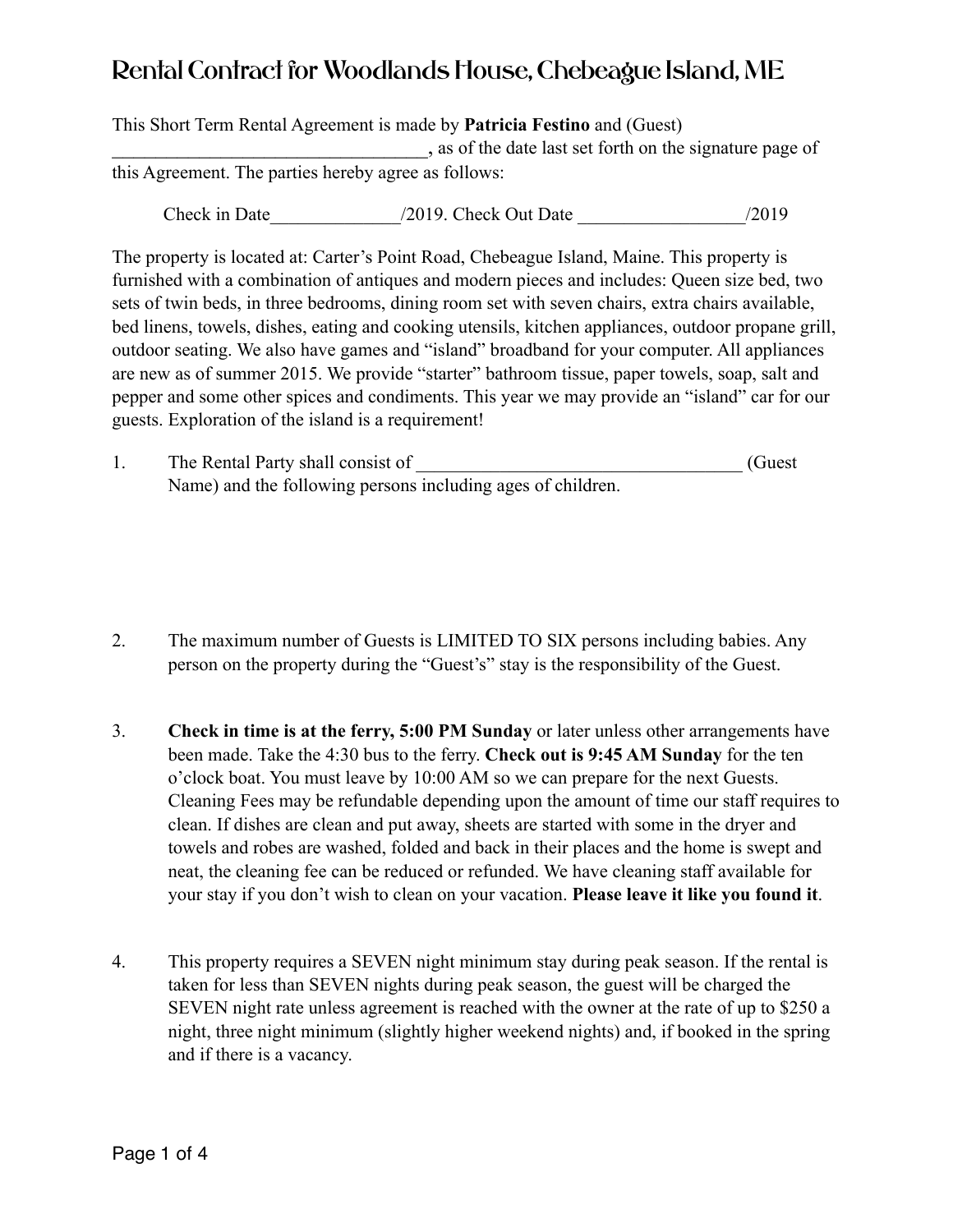- 5. The Guest agrees to abide by the Rental Rules while at the property and shall cause all members of the rental party and anyone else the Guest permits on the property to abide by the rules while at the property.
- 6. The Guest shall allow Patricia Festino and/or subcontractor to access the property for purposes of repair and inspection. Reasonable notice shall be given.
- 7. Rental Rate and Fees;

a. A NONREFUNDABLE deposit of \$600.00 is due upon agreement to the terms of this contract.

The deposit shall be applied toward the rental fees. If you cancel your time with us the deposit may be all or partially refunded only if a qualified replacement rental is obtained.

- b. CANCELLATION POLICY We will try to accommodate date changes if the change does not leave us with an open week which we could have rented. Maine has a short rental season.
- c. All rentals are subject to the Maine Lodging Tax (9%) of the rental rate which must be added to your balance due.
- 8. VRBO and Home Away have added their own fees to your rental, if booking through them. I have not included their fee in this contract. You will be billed by them with your deposit.

9. RULES - Please be considerate of the neighborhood by reducing outside deck and porch noise in the evening. We have families with young children close by please be quiet after 10 PM. Complaints to me could cause eviction.

NO FIRES OF ANY KIND anywhere on the property.

TRASH - All trash must be bagged and taken to the Transfer Station. We can deal with Sunday trash.

OCCUPANCY OF PROPERTY - Limited to six people listed in rental contract. Larger groups parties)must be agreed to by the owner in writing. An extra security deposit may be required. Do have extra dinner guests. PETS - Under NO conditions will PETS be allowed. No kennel facilities exist on the island.

NO SMOKING is allowed inside any part of the house. Smoking outside on decks and porches is fine if butts are disposed of carefully. There is a container provided for butts.

DAMAGE AND SECURITY DEPOSIT - You will be billed for damage to the house or property, if repair costs exceed the security deposit, INCLUDING labor for repairs, missing or damaged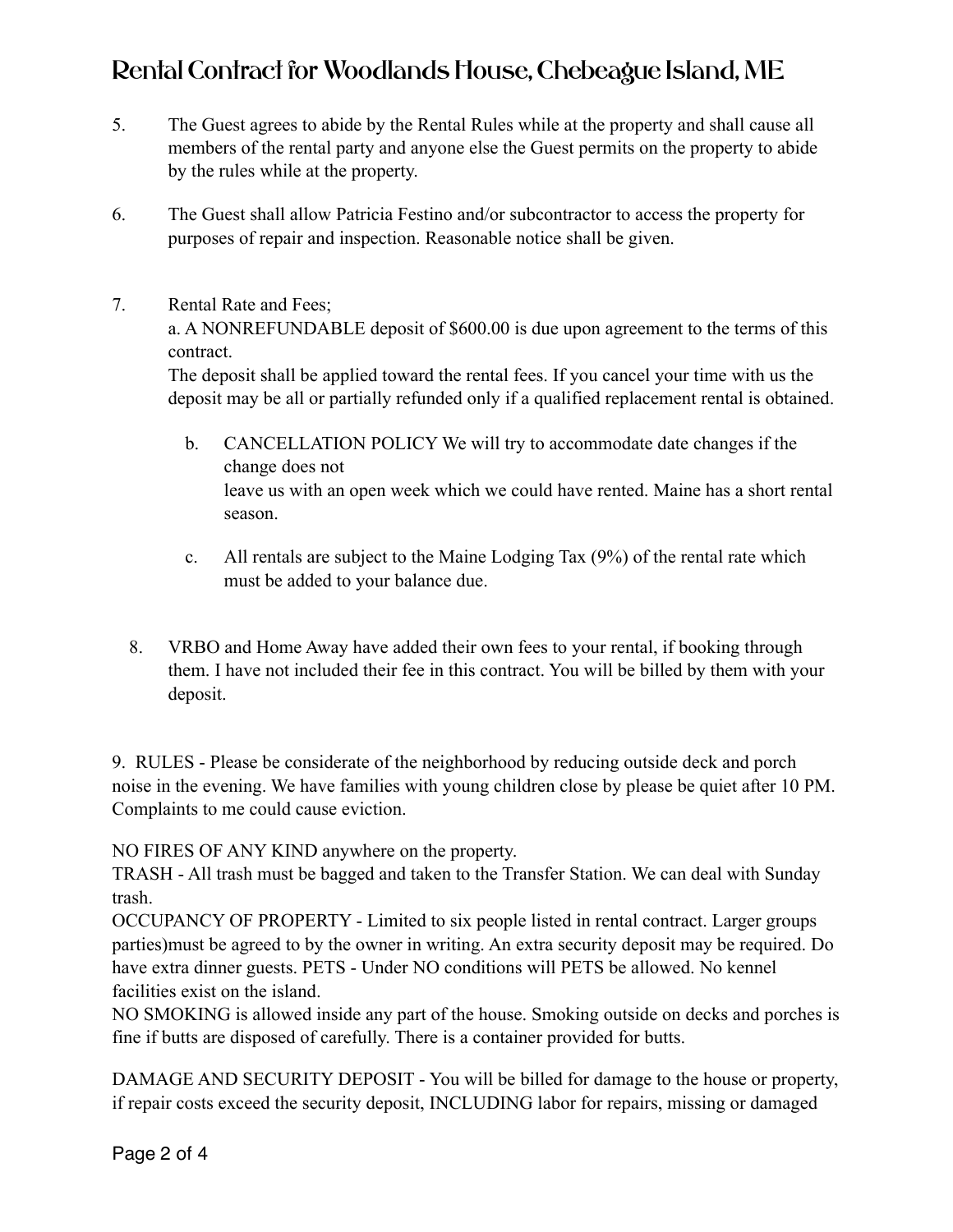items, damaged walls, furniture or appliances, stained linens or missing inventory, residue from smoking in the house, pet remediation, or the Car. You will be charged if the next guest requires compensation because they are inconvenienced by our inability to repair before their stay. You will not be charged for minor accidents such as a broken glass or normal wear and tear. Please let us know about broken dishes or glasses. **The security deposit** shall be returned upon our staff verification of no damage and within 30 days as Maine Law requires.

State of Maine Laws govern this contract. Disputes and arbitration shall be heard in the state of Maine. *Please tell us in good time, that something broke so we can replace or repair it for you and our future guests.* 

**PAYMENT IN FULL - Shall be due at least 60 days before the Check-in-Date**. If your reservation is made within 60 days of check in, full payment is required. We take checks or PayPal.

**Peak season is from June 15 to September 15. Off peak is from June 1-15 and September 15 to October 1. If you have stayed with us in the past you may be entitled to a discount.** 

**10. Please send a copy of this agreement, pages through four, signed and dated with your deposit or full amount to: Patricia Festino, 12 Carter's Point, Chebeague Island, Maine 04017. Or, scan and email signed contract to me, payment by check or pay by credit card on rental website.**

|                                            | <b>Peak Season</b> |
|--------------------------------------------|--------------------|
| <b>Weekly Rental</b>                       | \$1750.00          |
| <b>Cleaning Deposit - \$100 Refundable</b> | \$100.00           |
| <b>Security Deposit Refundable</b>         | \$400.00           |
| State Tax $\omega$ 9%                      | \$157.50           |
|                                            | \$2407.50          |

**Please contact me about an "island car" for your stay.**

**We require a minimum of a \$600.00 to reserve your space. Total minus deposit due 60 days before check in. We suggest you pay half as the first payment. If you cancel in good time we will refund all but \$600 unless we can book your week. Then we will refund all.**